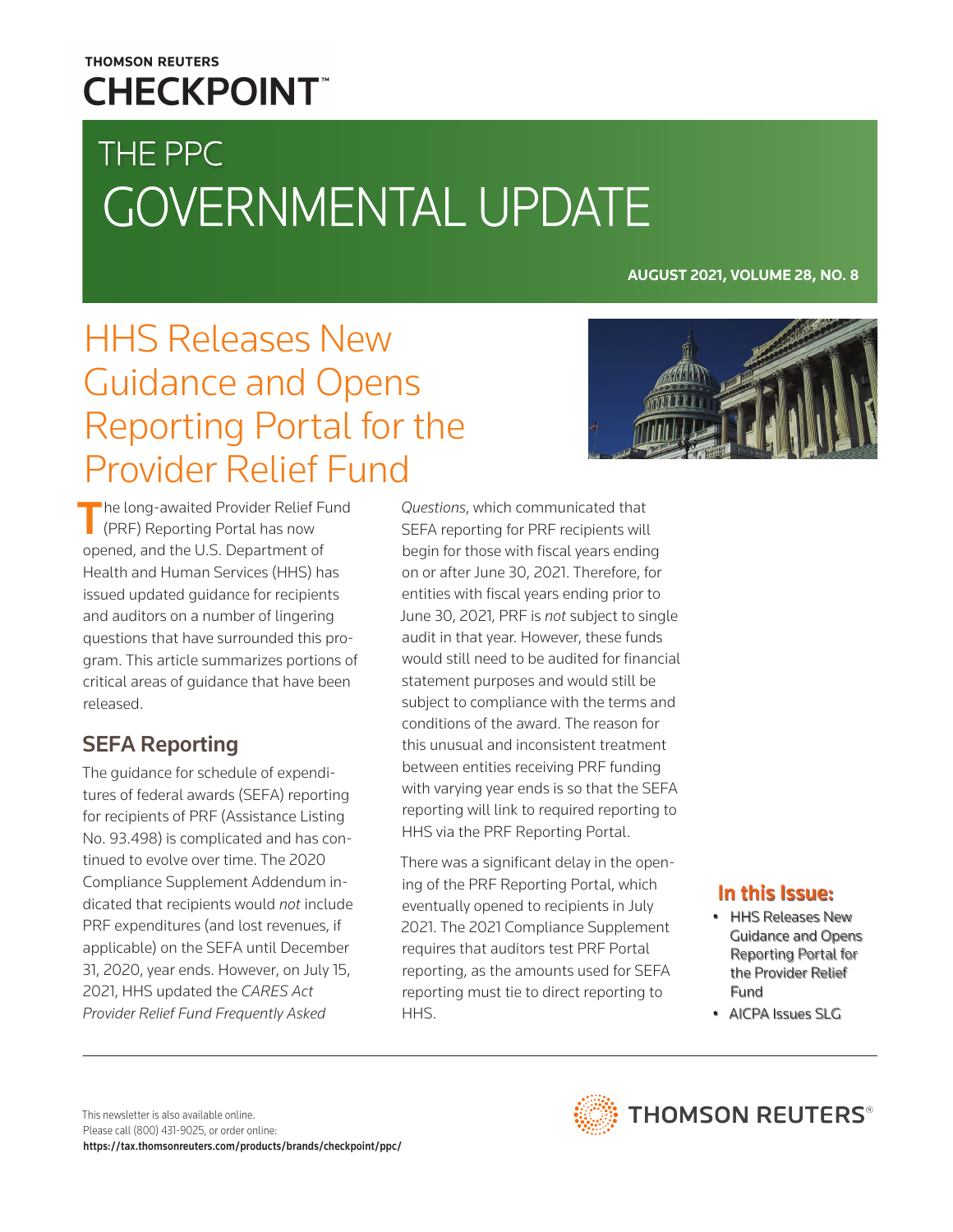#### 2 THE PPC GOVERNMENTAL UPDATE, AUGUST 2021, VOLUME 28, NO. 8

PRF expenditures and lost revenues amounts will first be reported in the SEFA and audited under the Uniform Guidance in a fiscal year ending on or after June 30, 2021, and the time period for reporting has been established by HHS based on the recipient's fiscal year end. HHS uses the concept of reporting periods to establish both SEFA and PRF Reporting Portal requirements. The following table summarizes these reporting requirements.

| <b>Fiscal Year End</b>                   | <b>PRF Expenditures and Lost Revenue</b><br>to Report on the SEFA                                                        |
|------------------------------------------|--------------------------------------------------------------------------------------------------------------------------|
| Before June 30, 2021                     | Do not report PRF on schedule of expenditures of federal awards.                                                         |
| June 30, 2021, through December 30, 2021 | Report based on <b>Period 1</b> report submission to the PRF Reporting<br>Portal.                                        |
| December 31, 2021, through June 29, 2022 | Report based on both <b>Period 1</b> and <b>Period 2</b> report submissions to the<br><b>PRF Reporting Portal.</b>       |
| June 30, 2022, and later                 | Reporting guidance related to <b>Period 3</b> and <b>Period 4</b> will be provided in<br>the 2022 Compliance Supplement. |

The next table outlines the reporting period definitions, as referred to in the previous table:

| Reporting<br><b>Portal</b><br><b>Period</b> | <b>Payment Received Period</b><br>(Payments Exceeding<br>\$10,000 in Aggregate<br>Received) | <b>Period of Availability</b> | Deadline to<br><b>Use Funds</b> | <b>Reporting Time Period</b><br>for the PRF Reporting<br><b>Portal</b> |
|---------------------------------------------|---------------------------------------------------------------------------------------------|-------------------------------|---------------------------------|------------------------------------------------------------------------|
| Period 1                                    | April 10, 2020, to                                                                          | January 1, 2020, to           | June 30.                        | July 1, 2021, to                                                       |
|                                             | June 30, 2020                                                                               | June 30, 2021                 | 2021                            | September 30, 2021                                                     |
| Period 2                                    | July 1, 2020, to                                                                            | January 1, 2020, to           | December 31,                    | January 1, 2022, to                                                    |
|                                             | December 31, 2020                                                                           | December 31, 2021             | 2021                            | March 31, 2022                                                         |
| Period 3                                    | January 1, 2021, to                                                                         | January 1, 2020, to           | June 30,                        | July 1, 2022, to                                                       |
|                                             | June 30, 2021                                                                               | June 30, 2022                 | 2022                            | September 30, 2022                                                     |
| Period 4                                    | July 1, 2021, to                                                                            | January 1, 2020, to           | December 31,                    | January 1, 2023, to                                                    |
|                                             | December 31, 2021                                                                           | December 31, 2022             | 2022                            | March 31, 2023                                                         |

In addition to the FAQ document, HHS has also issued a post-payment notice of reporting requirements. As of the date of this publication, the latest notice was posted on June 11, 2021. This notice outlines the reporting periods in the preceding tables and details other requirements for recipients related to the PRF Reporting Portal.

### Concept of Lost Revenues

PRF allows recipients to replace lost revenues with remaining award amounts that are not fully expended on healthcare and other expenses attributable to COVID-19. HHS provides three options for entities to calculate their lost revenues amount, which are detailed in its June 11, 2021, *Post-Payment Notice of Reporting Requirements*. Those options are as follows:

- $\bullet$  Option i: The difference between actual patient care revenues for the current fiscal year and actual patient care revenue from 2019 (on a quarter-by-quarter basis, to accommodate varying fiscal year ends).
- Option ii: The difference between budgeted and actual patient care revenues. To use Option ii, the budget must have been established and approved prior to March 27, 2020.

Option iii: Calculated by any reasonable method of estimating revenue. This option provides entities with the opportunity to use an alternate methodology for calculating lost revenues that are attributable to COVID-19. Entities that use Option iii must be able to thoroughly document and justify their methodology. *NOTE:* The HHS notice explicitly states that entities who opt to utilize Option iii in their calculation of lost revenues will face an increased likelihood of audit by the Health Resources and Services Administration.

The notice also establishes the reporting and documentation that entities are required to submit regarding their lost revenues calculations. The requirements differ depending on which option the entity utilizes.

Due to the continuing and significant number of changes to guidance and reporting requirements for PRF, auditors and auditees should make sure that they are using the latest guidance, FAQs, and notices from the HHS, to ensure compliance with the most up-to-date requirements. Auditors and recipients should also carefully review the PRF program in Part 4 of the 2021 Compliance Supplement.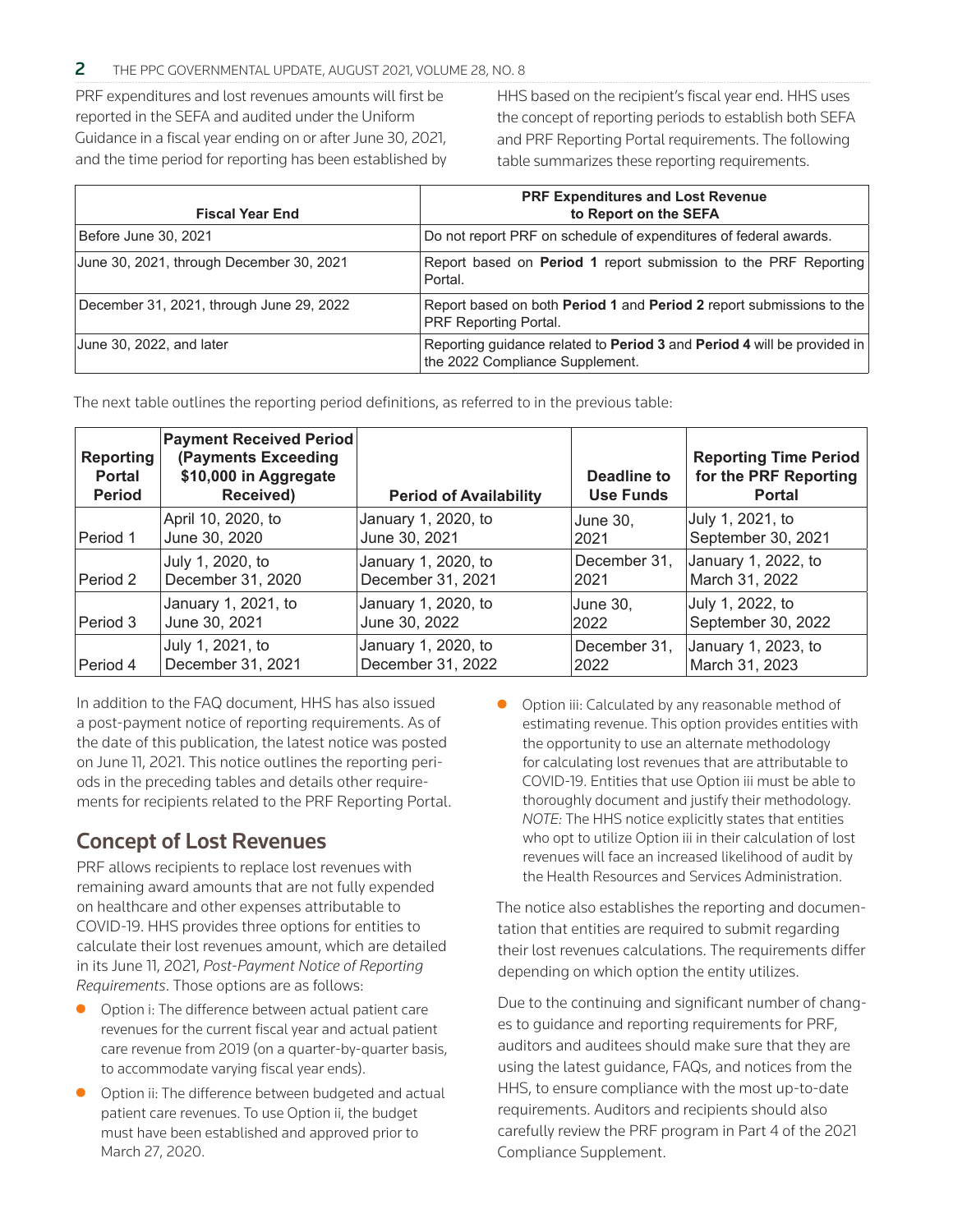#### Practical Consideration:

The following sources offer further information:

- 2021 Compliance Supplement: www. whitehouse.gov/wp-content/ uploads/2021/08/OMB-[2021-Compliance-Supplement\\_Final\\_V2.pdf](https://www.whitehouse.gov/wp-content/uploads/2021/08/OMB-2021-Compliance-Supplement_Final_V2.pdf).
- HHS maintains and is continually updating FAQs on calculating eligible expenses and lost revenues, among a variety of other topics and questions related to the program. Those FAQs can be accessed at the following link: www.hhs. [gov/sites/default/files/provider-relief-fund](https://www.hhs.gov/sites/default/files/provider-relief-fund-general-distribution-faqs.pdf)general-distribution-faqs.pdf.
- z The June 11, 2021, *Post-Payment Notice of Reporting Requirements*, can be accessed at the following link: www.hhs.gov/sites/default/ [files/provider-post-payment-notice-of](https://www.hhs.gov/sites/default/files/provider-post-payment-notice-of-reporting-requirements-june-2021.pdf)reporting-requirements-june-2021.pdf.
- The PRF Reporting Portal itself can be accessed at: <https://prfreporting.hrsa.gov/s/>.

• • •

# AICPA Issues SLG

 $\blacksquare$  he AICPA recently released its Audit and Accounting Guide, *State and Local Governments* (SLG), updated through March 1, 2021. SLG provides valuable guidance to auditors and accountants working in the area of state and local governments. It is intended to help practitioners properly record transactions according to generally accepted accounting principles and audit and report on those financial statements in accordance with generally accepted auditing standards (GAAS).

The auditing guidance in SLG is considered interpretive, which means it does not establish auditing standards but provides recommendations on applying GAAS in specific circumstances. AU-C 200 requires auditors to consider applicable interpretive publications in planning and performing their audits.

### What's New?

The most notable feature of the 2021 Guide is the inclusion of the long-awaited illustrative reports implementing the reporting SASs, SAS Nos. 134–140, and SAS No. 141. Because SAS Nos. 134–140 are effective for years ending on or after December 15, 2021, SLG has fully implemented them. For entities that have not

implemented SAS Nos. 134–140, auditors are advised to use the 2020 edition of SLG for the auditing guidance and illustrative auditor reporting in effect before implementing SAS Nos. 134–140.

As noted in SLG, the changes in the 2021 edition for SAS Nos. 134–140 are significant and found in chapters 4, 13, 15, 16, and 17. Additionally, all the illustrative auditor's reports included in chapters 16 and 17 and the appendixes to chapter 13 have been updated to reflect the new reporting model under SAS No. 134 and related SASs.

#### Practical Consideration:

If you subscribe to *PPC's Guide to Audits of Local Governments* or *PPC's Guide to Audits of School Districts*, selected report examples after implementing SAS No. 134 and related SASs have been posted to the Thomson Reuters customer support website at: https://thomsonreuterstax[support.secure.force.com/pkb/pkb\\_Home](https://thomsonreuterstaxsupport.secure.force.com/pkb/pkb_Home).

While Appendix E identifies all significant changes to the 2021 edition of SLG, we highlight significant changes to two chapters below.

*Chapter 4, General Auditing Consideration.* The most noteworthy changes to chapter 4 were made to the other information section beginning in paragraph 4.143 based on SAS No. 137. SAS No. 137, *The Auditor's Responsibilities Relating to Other Information Included in Annual Reports,* as amended, provides clarification as to what other information is within the scope of the auditor's procedures, additional guidance on the auditor's objectives in reading other information, and direction regarding the group auditor's responsibilities for reading other information when reference is made to a component auditor in the group auditor's report. As a result, SLG added significant information on material misstatements on other information.

If the auditor becomes aware of information in the document that he or she believes is a material misstatement of fact but not a material inconsistency, the auditor should discuss the matter with the client. If the client agrees to make the correction, the auditor should determine that the correction has been made. If the client refuses to make the correction, the auditor should notify those charged with governance and consider other actions that might be appropriate, including obtaining advice from the auditor's legal counsel, withholding the auditor's report, or withdrawing from the engagement.

*Chapter 16, Concluding the Audit.* As discussed above, SLG has been updated for SAS Nos. 134–141. Implementing these SASs has contributed to significant